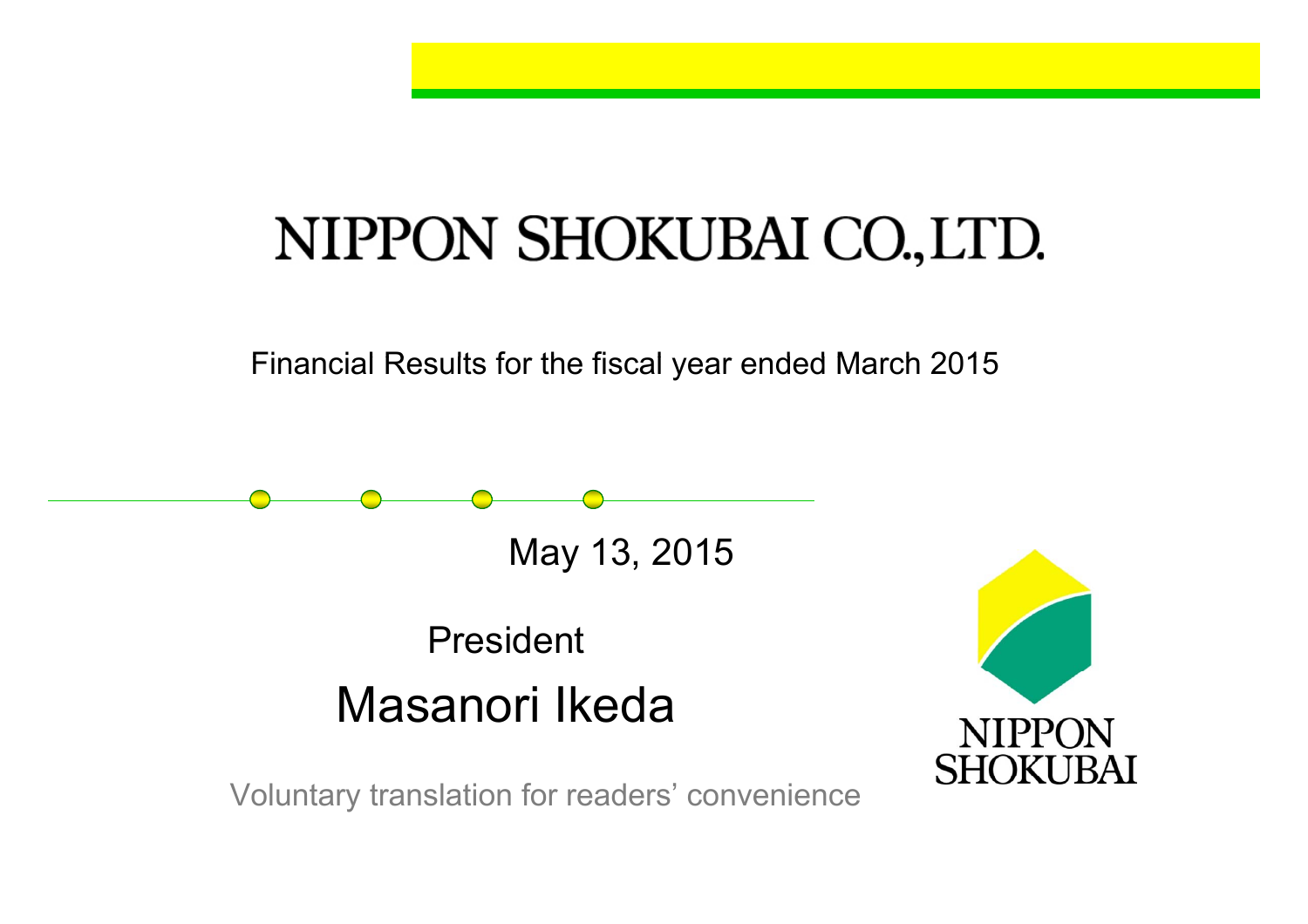

# The progress of Long-term Business Plan "Reborn Nippon Shokubai 2020" andforecast for the full year of FY 2015

President Masanori Ikeda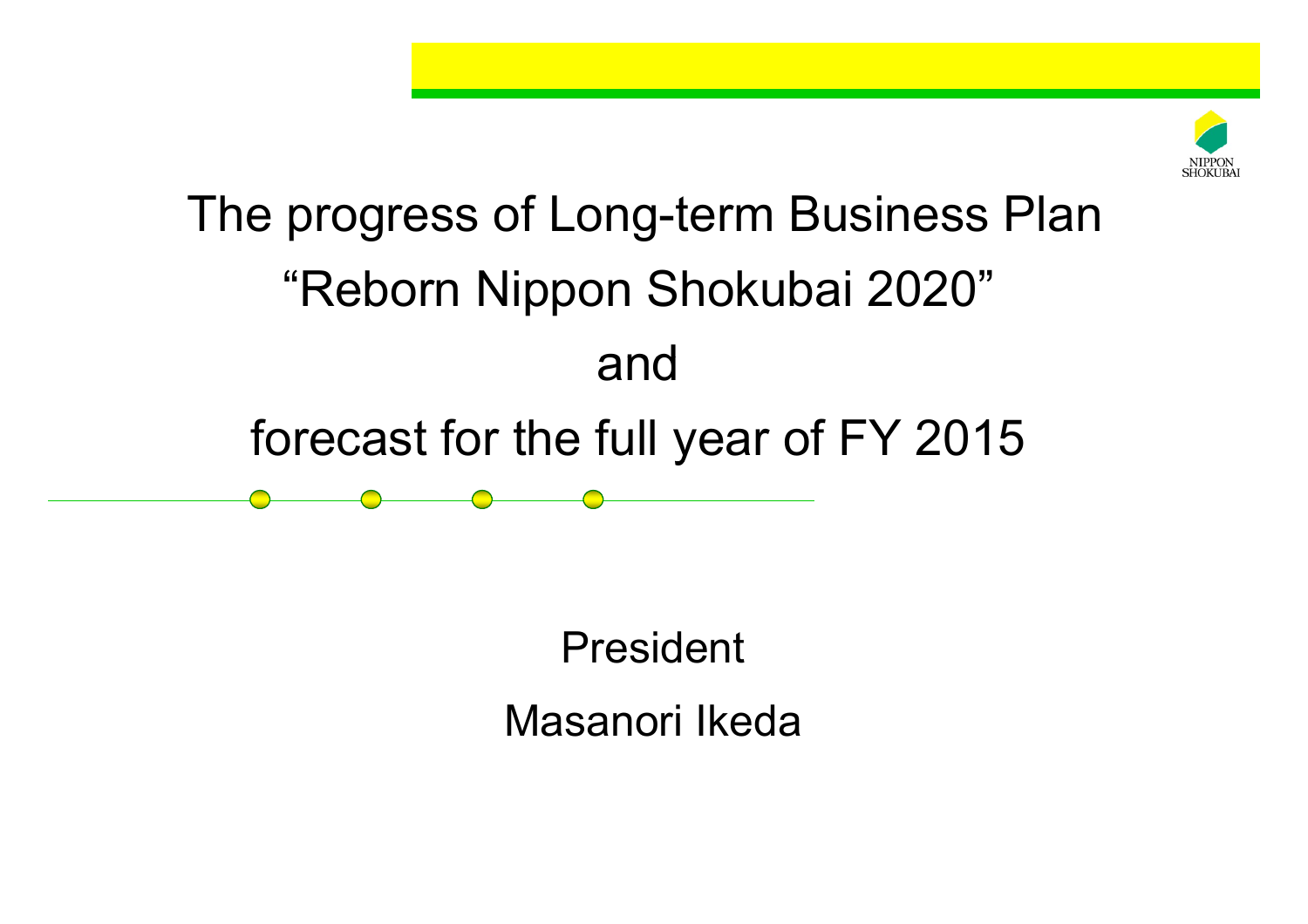#### **Contents**



1.The outline of Long-term Business Plan Contents<br>
1. The outline of Long-term Business<br>
"Reborn Nippon Shokubai 2020"

- 2.Financial Results for the fiscal year ended March, 2015(FY2014)
- 3.Trend by business area
- 4. Financial Forecasts for the Fiscal Year Ending March 31,2016 (FY 2015)
- 5.The progress of Long-term Business Plan "Reborn Nippon Shokubai 2020"
- 6. Return Policy
- 7. The change of the number of shares constituting a unit, Reverse stock split

- SAP:Superabsorbent Polymers
- AA:Acrylic Acid
- AES: Acrylates
- EO:Ethylene Oxide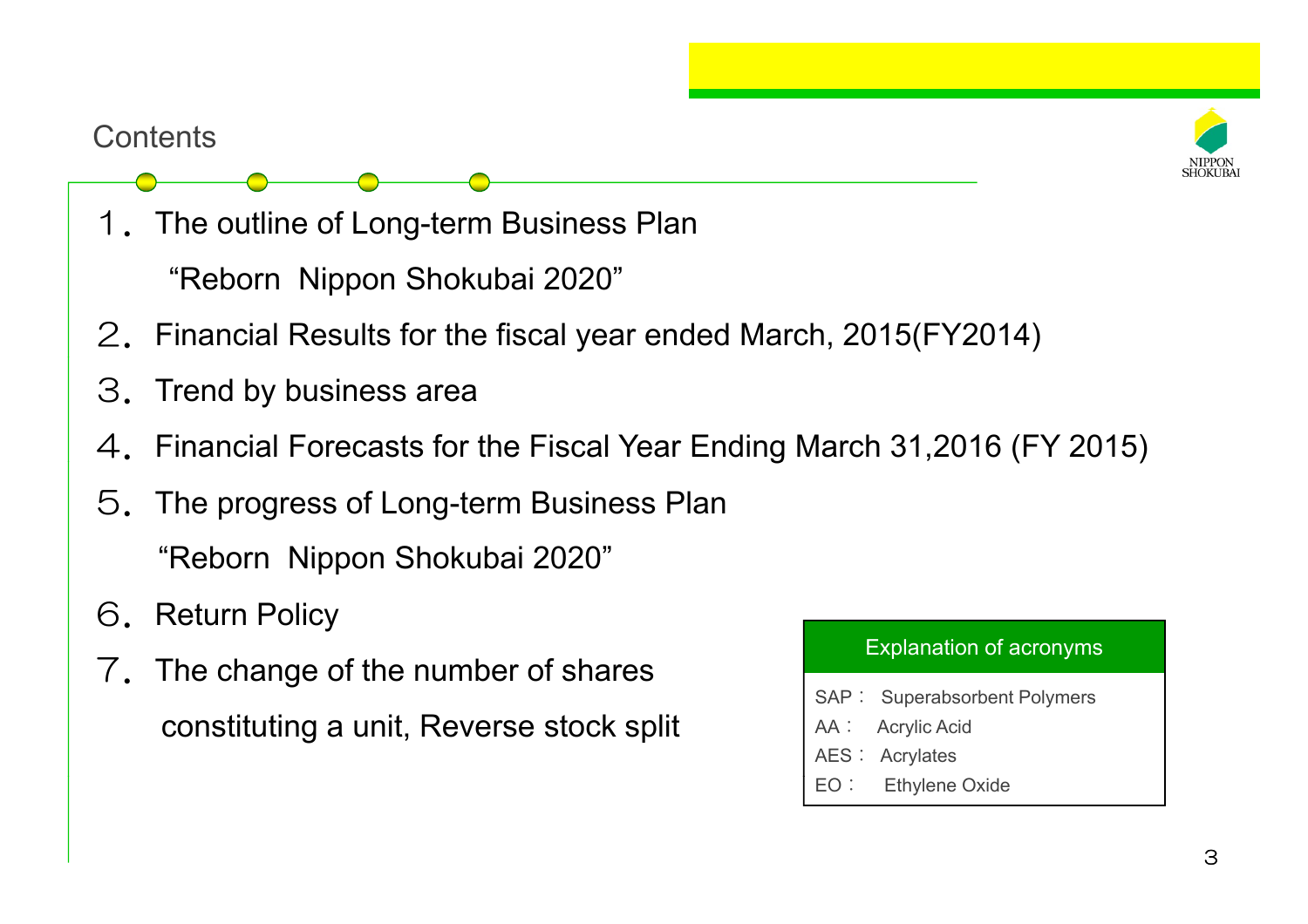#### 1. The outline of "Reborn Nippon Shokubai 2020"



## Targets for 2020

|                               | <b>Sales</b> | Ordinary<br>Income | <b>ROA</b> | Sales of<br>*New Product |
|-------------------------------|--------------|--------------------|------------|--------------------------|
| Target for FY2020 (long-term) | 500          | 50                 | 9.5%       | 47                       |
| Target for FY2016 Mid-term    | 393          | 34                 | 8.5%       | 29                       |
|                               |              |                    |            | (Billion Yen)            |

#### New Long-term Business Plan "Reborn Nippon Shokubai 2020"

### Business Policy **Strategies** Business Policy

 $\Diamond$ Safe, reliable production activities  $\Diamond$ Strengthening and coreeas  $\Diamond$ Highlighting profitability over sales

•New Products:Total sales of products launched within the last five years, excluding SAP

- $\diamond$ Strengthening existing and core
- $\diamondsuit$  Establishing new businesses as soon as possible, and launching new products to the market quickly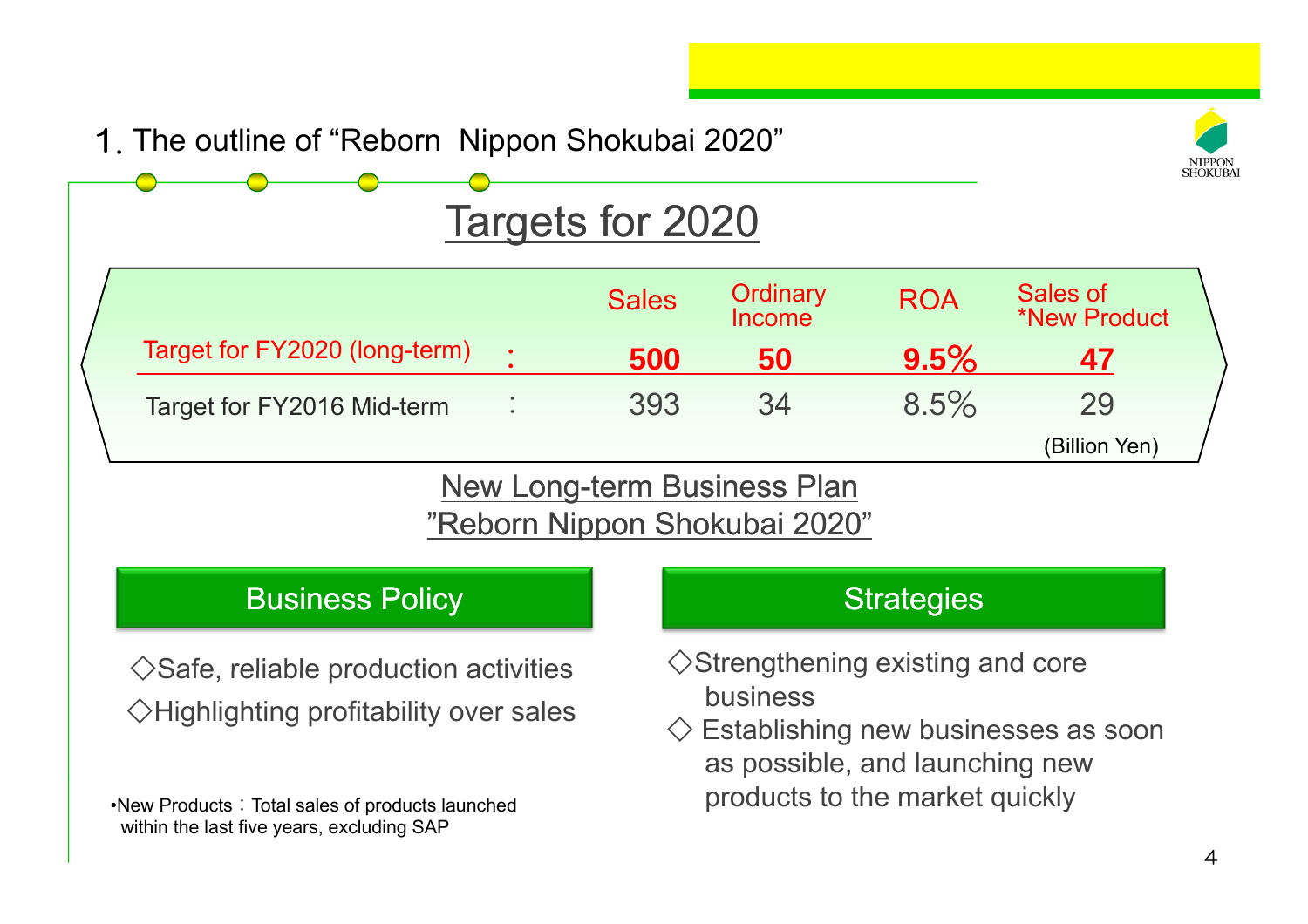2. Financial Results for the fiscal year ended March 2015



| (Unit: Billion Yen)                      | FY2013<br><b>Results</b>                           | <b>FY2014</b><br><b>Results</b>                   |
|------------------------------------------|----------------------------------------------------|---------------------------------------------------|
| <b>Net sales</b>                         | 302.1                                              | 374.9                                             |
| <b>Operating income</b>                  | 13.8                                               | 26.1                                              |
| <b>Ordinary income</b>                   | 16.6                                               | 29.9                                              |
| <b>Net income</b>                        | 10.5                                               | 19.1                                              |
| <b>ROA</b>                               | 4.4%                                               | 7.3%                                              |
| <b>ROE</b>                               | 4.7%                                               | 7.6%                                              |
| Exchange rate:<br>Domestic naphtha price | 100.21yen / US\$, 134.33yen / EUR<br>67,300yen /kL | 109.88yen / US\$, 138.68yen / EUR<br>63,500JPY/kL |

#### **Increase in sales and income**

- $\cdot$  Increase in sales volume, with Himeji Plant going back on line after the accident
- ・Lower raw materials costs and appropriate margins

FY2014

- ・Smoothly started the medium-term business plan
- ・ Fully recovered from the Himeji accident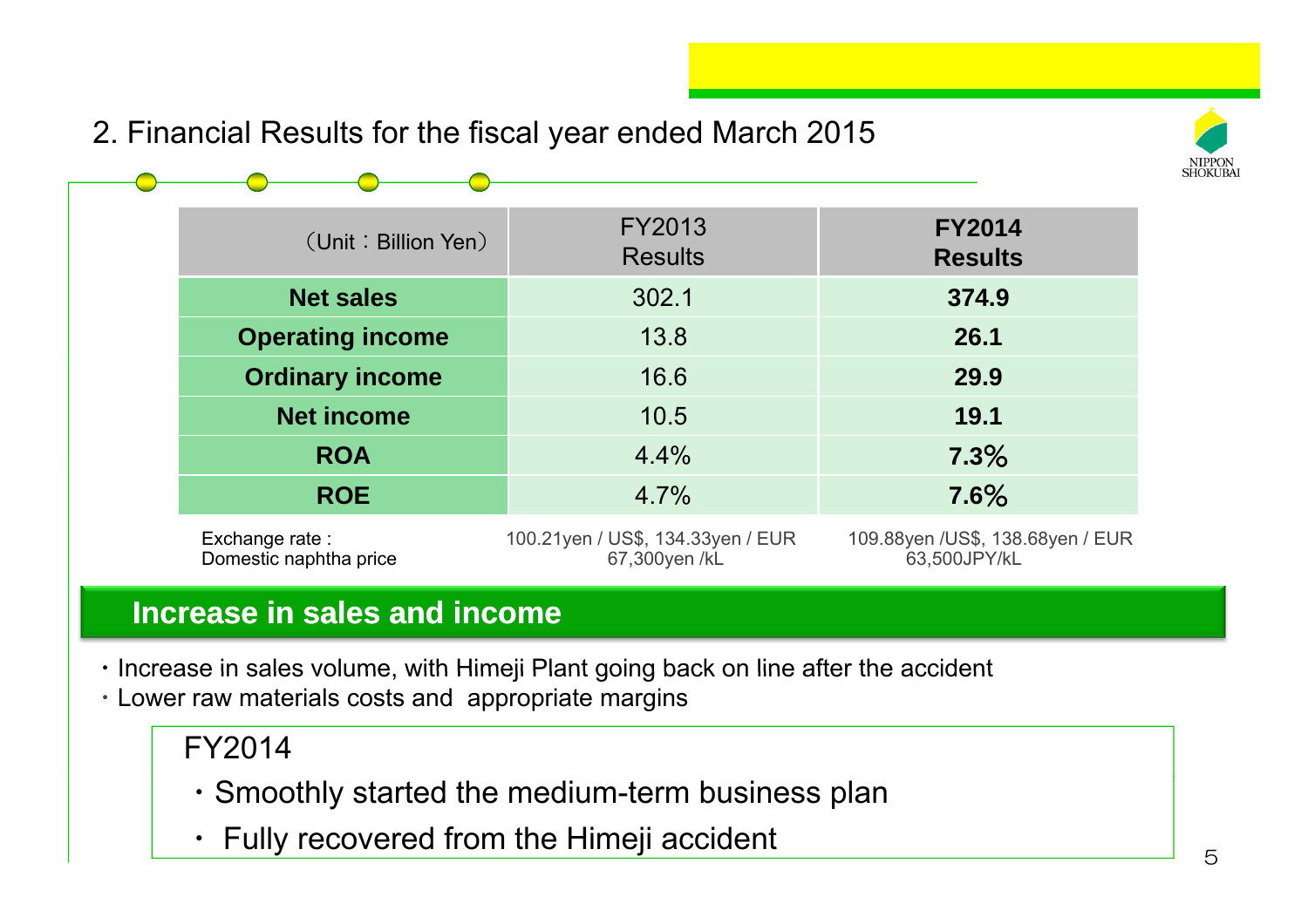

2. Financial Results for the fiscal year ended March 2015

Domestic naphtha price 65,000yen/kl, 100yen/US\$、130yen/EUR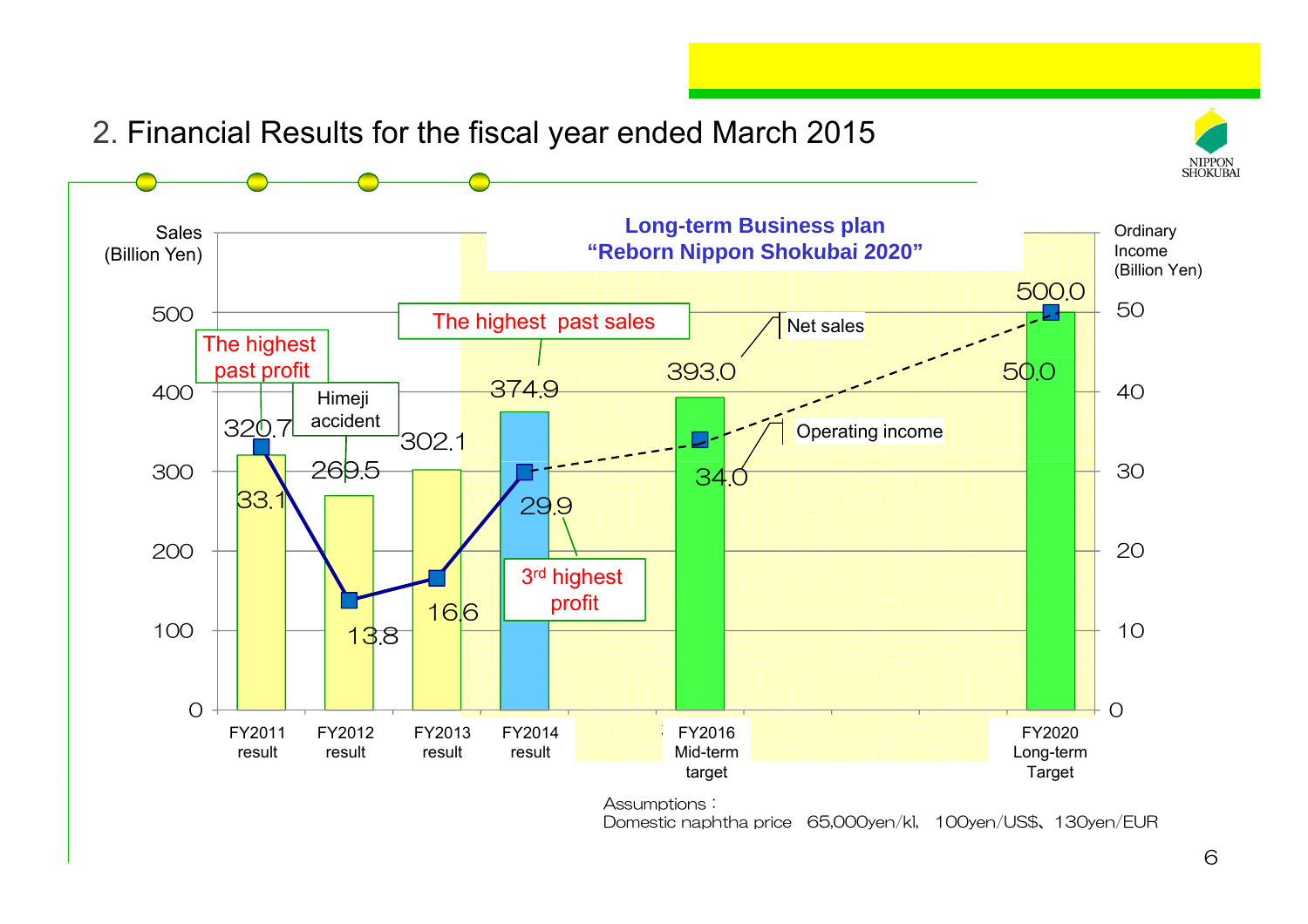1) AA/SAP 3. Trend by business area **AA : Supply and demand trend Demand** Global demand approx. 4800 kilo tons per year ("KT/y") (2014 estimate) **Assuming mid-term annual growth rate around 5% Supply** Substantial capacity expansion plan for 2014 to 2015 mostly in China (anticipating excess of supply over demand for a while) capacity expansion plan Global: 2,000 KT/y (including China : 1,300 KT/y) Keeping High Operating Rate **The progress of this term** New AA plant at Himeji (80KT/y) keeping high operating rate

#### Safe and reliable operations

Recurrence prevention countermeasures are implemented definitely throughout Nippon Shokubai group (continuation)



AA Plant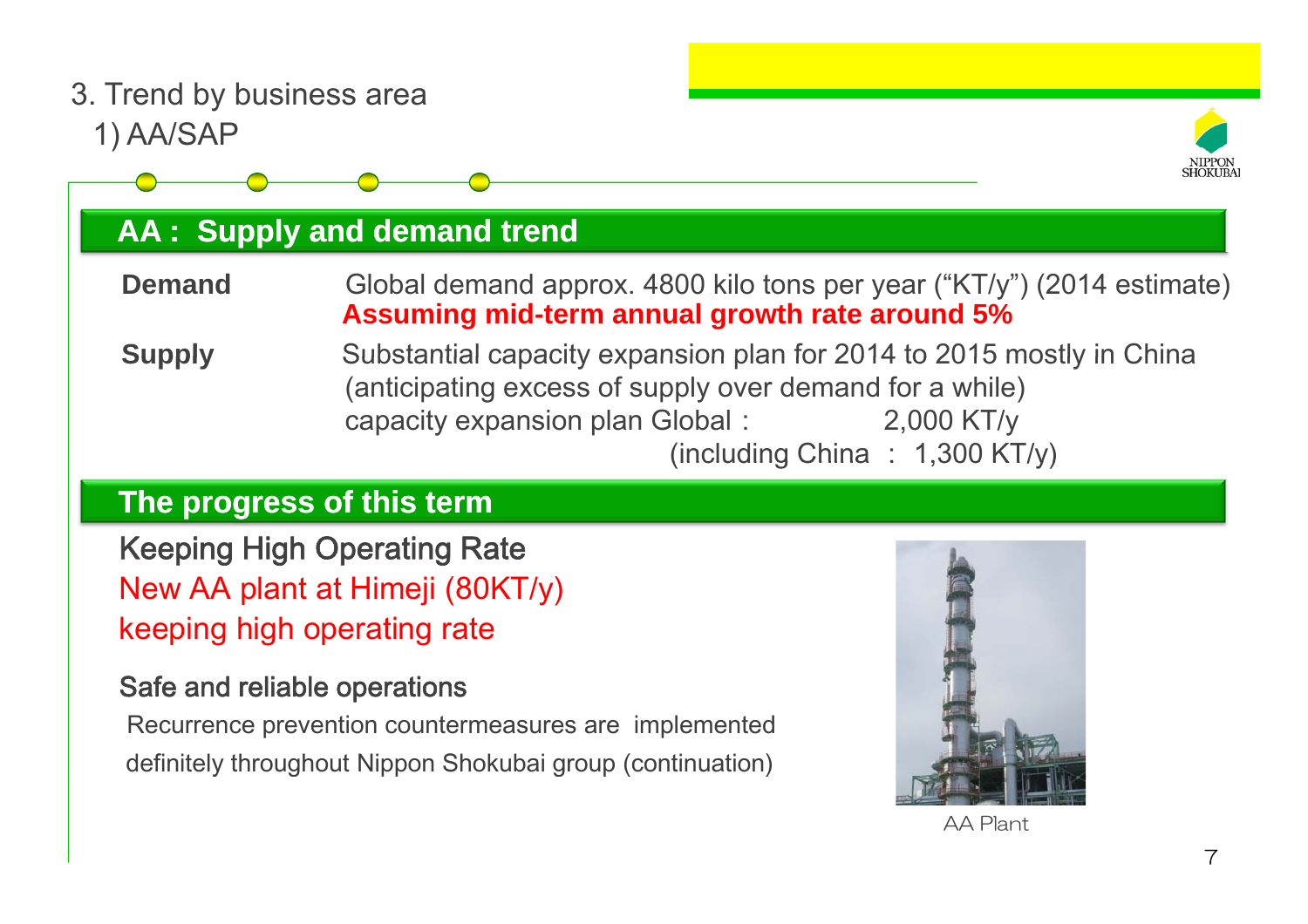1) AA/SAP 3. Trend by business area



### **SAP**: **Supply and demand trend**

Demand Global demand approx. 2150 KT/y (2014 estimate)

#### Assuming mid-term annual growth rate from 6 to 7 %

Supply Besides current majors, emerging manufacturers plan to enter and reinforce presence

2014 Expansion : global total 200KT/Y 2015 Expansion plan: global total 200KT/Y (excluding China)

### **The progress of this term**

- Keeping High Operating Rate
- Expanding customer base

June 2016 : New SAP plant at Himeji (Annual Production capacity 50KT/y)

- $\cdot$  to prove enhance production capacity per one facility
- $\cdot$  to prove our latest technology for improving productivity



SAP Plant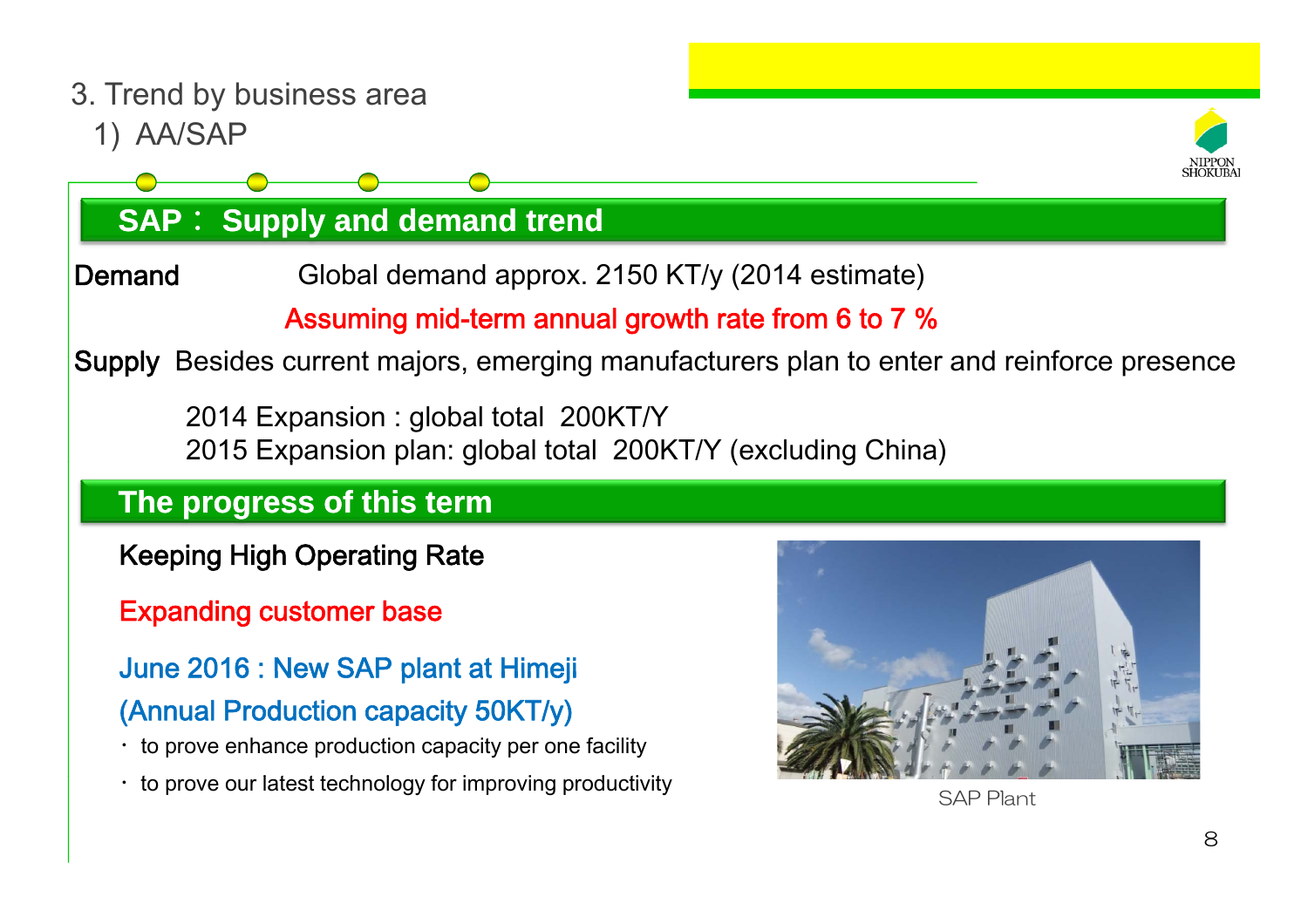- 3. Trend by business area
	- 1) AA/SAP



#### **Business strategy of Long-term Business Plan**

- ♦  $\blacklozenge$  Maintaining its top share of the global market and world-class technologies in the superabsorbent polymers business
- ♦ Aiming to be a leading global player in the acrylic monomer business
- ♦ Maintaining and strengthening our competitiveness—a strength that will make sustainable growth and global business development possible

### Expansion ; AA 100KT/Y, SAP 100KT/Y at Belgium



| The progress of the investment plan |                                                   |                                                                                 |       |  |  |
|-------------------------------------|---------------------------------------------------|---------------------------------------------------------------------------------|-------|--|--|
|                                     | Unit: $KT/v$<br><b>Annual Production Capacity</b> |                                                                                 |       |  |  |
|                                     | Current                                           | Planned                                                                         | Total |  |  |
| AA                                  | 780                                               | 100<br>Completion scheduled<br>for Oct. 2017 (Belgium)                          | 880   |  |  |
| <b>SAP</b>                          | 560                                               | $50+100$<br>Completion scheduled<br>for Jun.2016(Himeji),<br>Oct.2017 (Belgium) | 710   |  |  |

#### Global Expansion of AA/SAP Further expansion is considered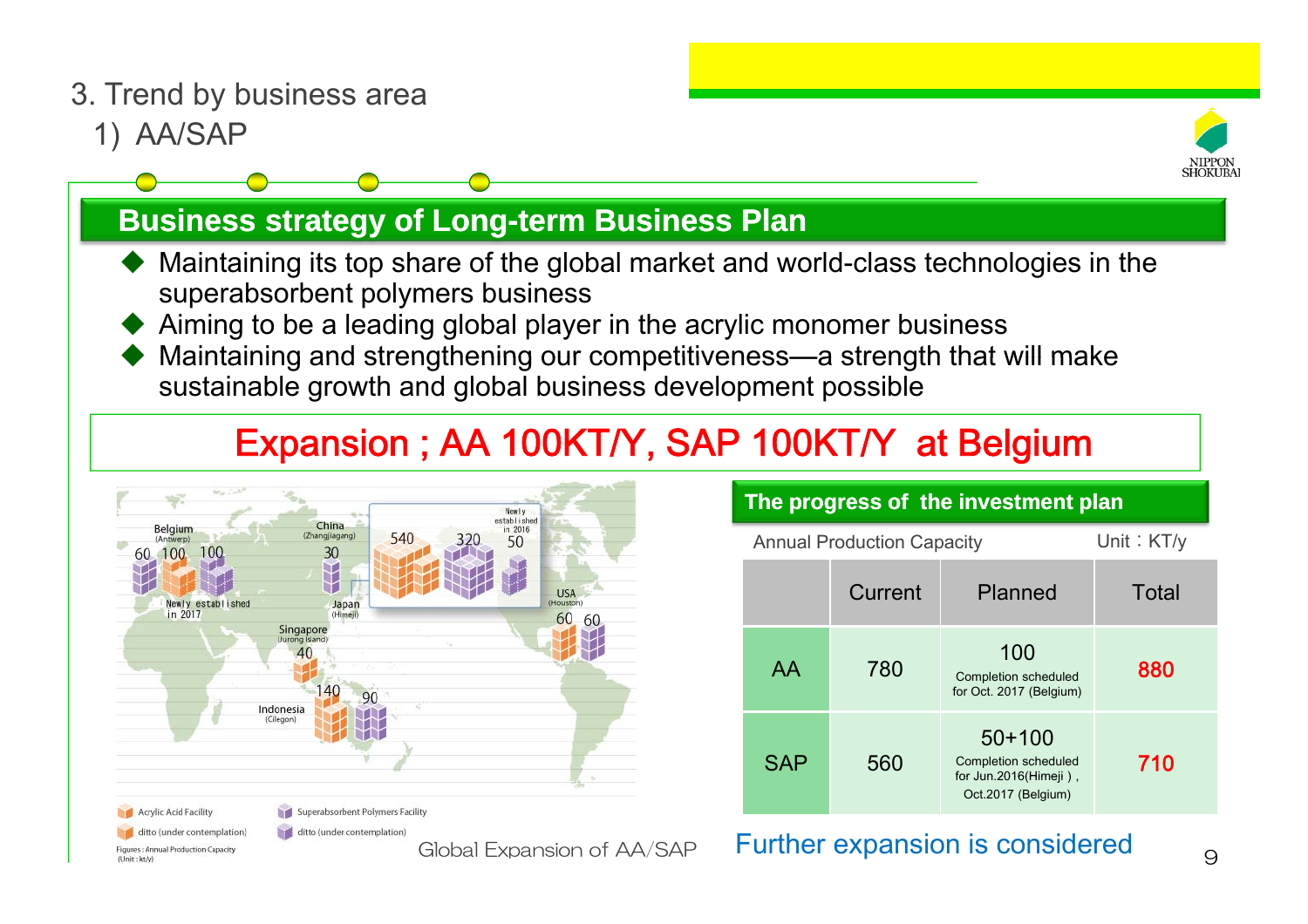#### 2) EO 3. Trend by business area



#### **Business strategy of Long-term Business Plan**

♦ Strengthening the foundation of this core business by changing the product portfolio and entering growth markets, thereby maintaining a steady cash flow.

#### **The progress of this term**

Secondary alcohol ethoxylates ("SOFTANOL") : Surfactant<br>1)outstanding wetting power

- 
- 2)easy to handle due to low viscosity
- 3)excellent biodegradability
	- <sup>⇒</sup>Increasing demand for household liquid detergents

**Considering expansion (outside Japan) Our future strategy will be decided in FY2015**

Water-soluble polymers ("AQUALIC "): Builder for detergents

Increasing demand for liquid detergents

Focusing R&D <sup>⇒</sup> **expanding sales**



detergents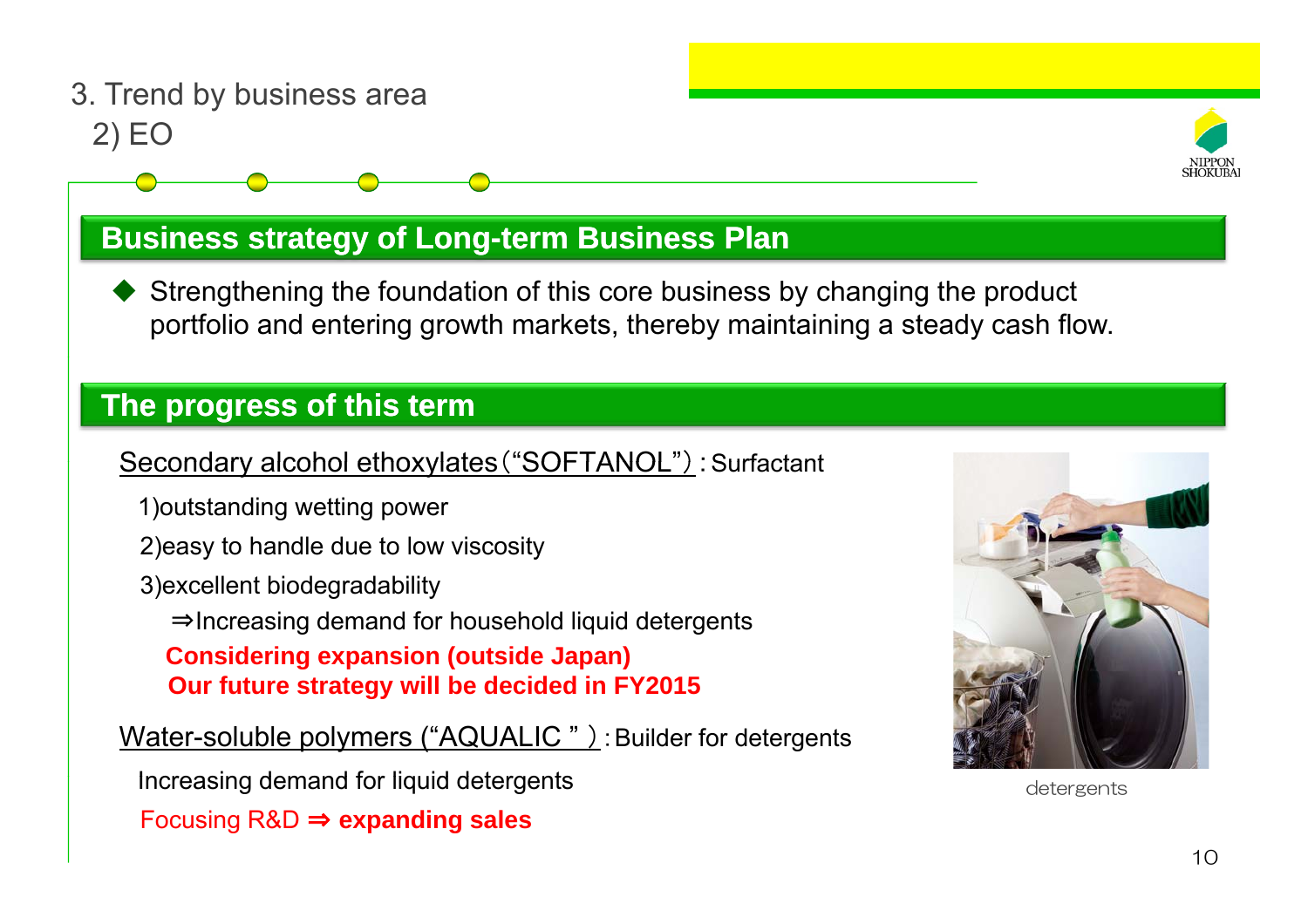- 3. Trend by business area
	- 3) Performance Chemical Business )

#### **Business strategy of Long-term Business Plan**

- ♦ Positioning ourselves as a top global supplier
- ♦ Exploring new markets and access growth markets through our original products and technologies
- ♦ Expanding our line of unique chemicals, using materials created in house, to form the next mainstay of corporate profits.

#### **The progress of this term**

**Acrylic resin for optical materials (" ACRYVIEWA")** : LCDs material

Good heat-resistance and transparency ⇒Increasing demand Expand production capacity 3,000 MT/y in 2016 Spring (Including the current capacity 6,000 MT/y, total capacity will be 9,000 MT/y)

N-Phenylmaleimide < PMI>: improving agent of thermal resistance for resins

Expanding sales, while competition is intensifying

Specialty acrylates: paints material

Increasing demand for car paints, Expanding sales



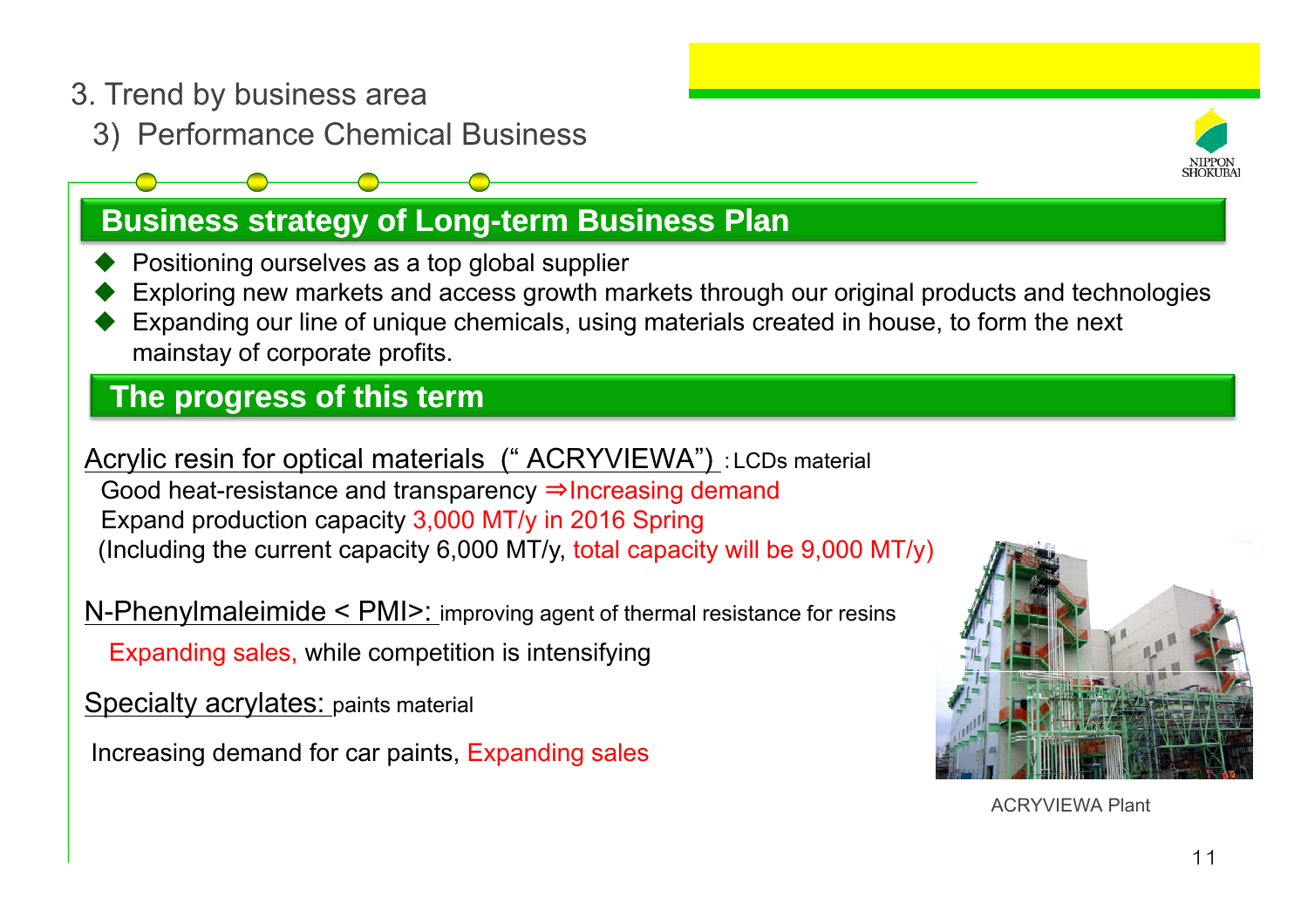- 3. Trend by business area
	- 4) New Energy Materials



#### **Business strategy of Long-term Business Plan**

- ◆ Positioning new energy-related materials as one of our next core businesses
- ♦ Accelerating the development and marketing of these materials
- ♦ Aiming to develop a material that will become the de facto standard in the new energy markets

#### **The progress of this term p g**

#### Lithium bis (fluorosulfonyl) imide <LiFSI> ("IONEL")

High performance electrolytes, additives for extended life for lithium-ion batteries **SAM I** Increasing sales, evaluated for automobile battery in earnest

Solid electrolyte polymer (ICP: ion conductive polymer) Electric vehicles, Energy storage system Increasing sales, Developing new model



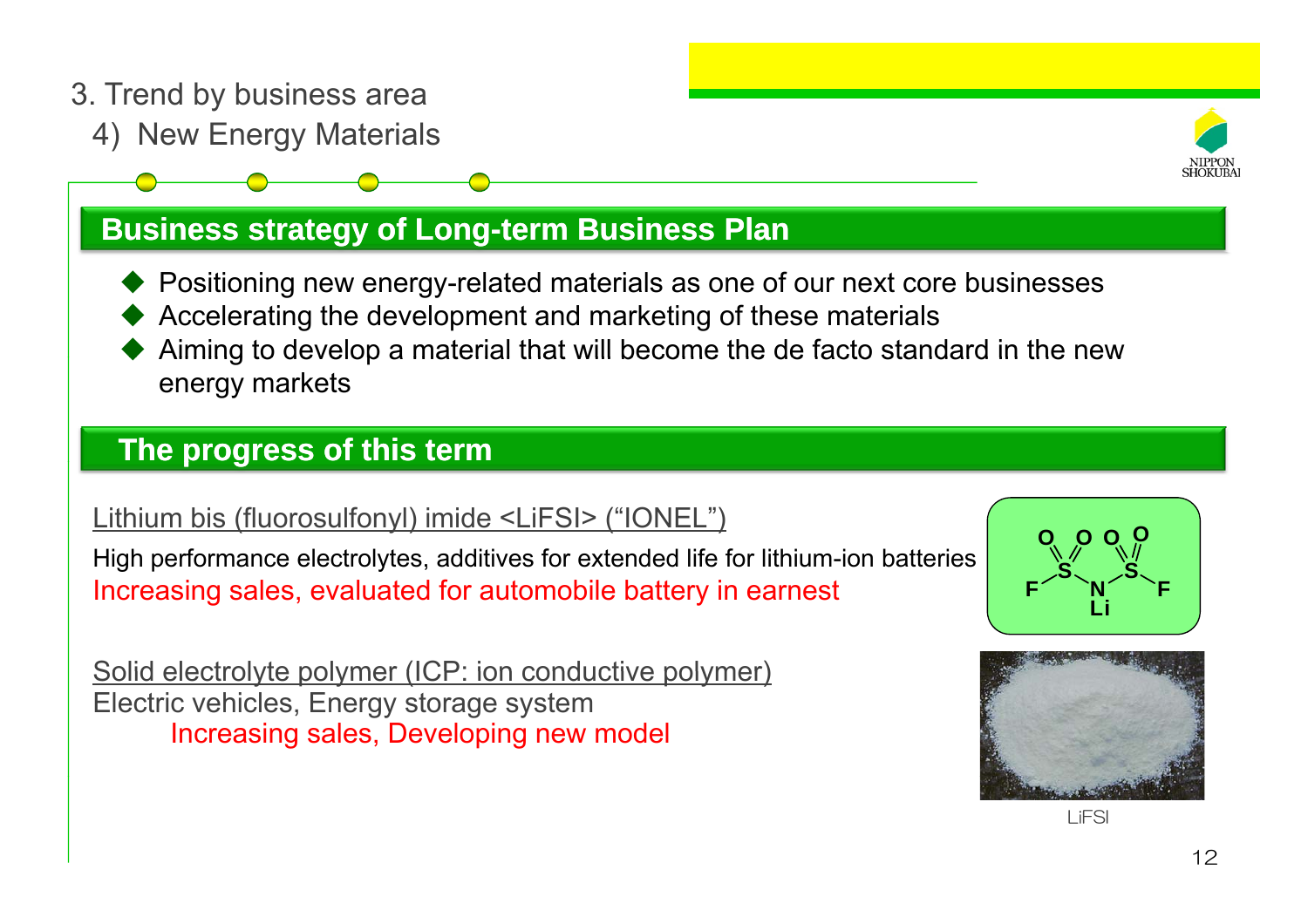#### 3. Trend by business area

5) New Business, New Product

#### **New Business**

♦ Preparing to enter into the health and medical materials sector for a new business area ♦ Strategic investment

#### **New Products**

#### The Dispersion of Zirconia Nanoparticles ("ZIRCOSTAR")

- Good dispersibility in various organic materials
- Matching materials for high refractive index which can realize transparency even in high concentration
- ●Effective to realize high image quality and electric power saving for display
	- $\rightarrow$ Trial marketing has been started.

#### Ion-Conducting Film and Zinc electrode with Conducting

#### Anion-Conducting Layer

- Useful for safety and low cost zinc rechargeable batteries
- Making battery life 10 times longer than conventional one

Ion-Conducting Film



Nanoparticles "ZIRCOSTAR"

Zinc electrode withAnion-Conducting Layer



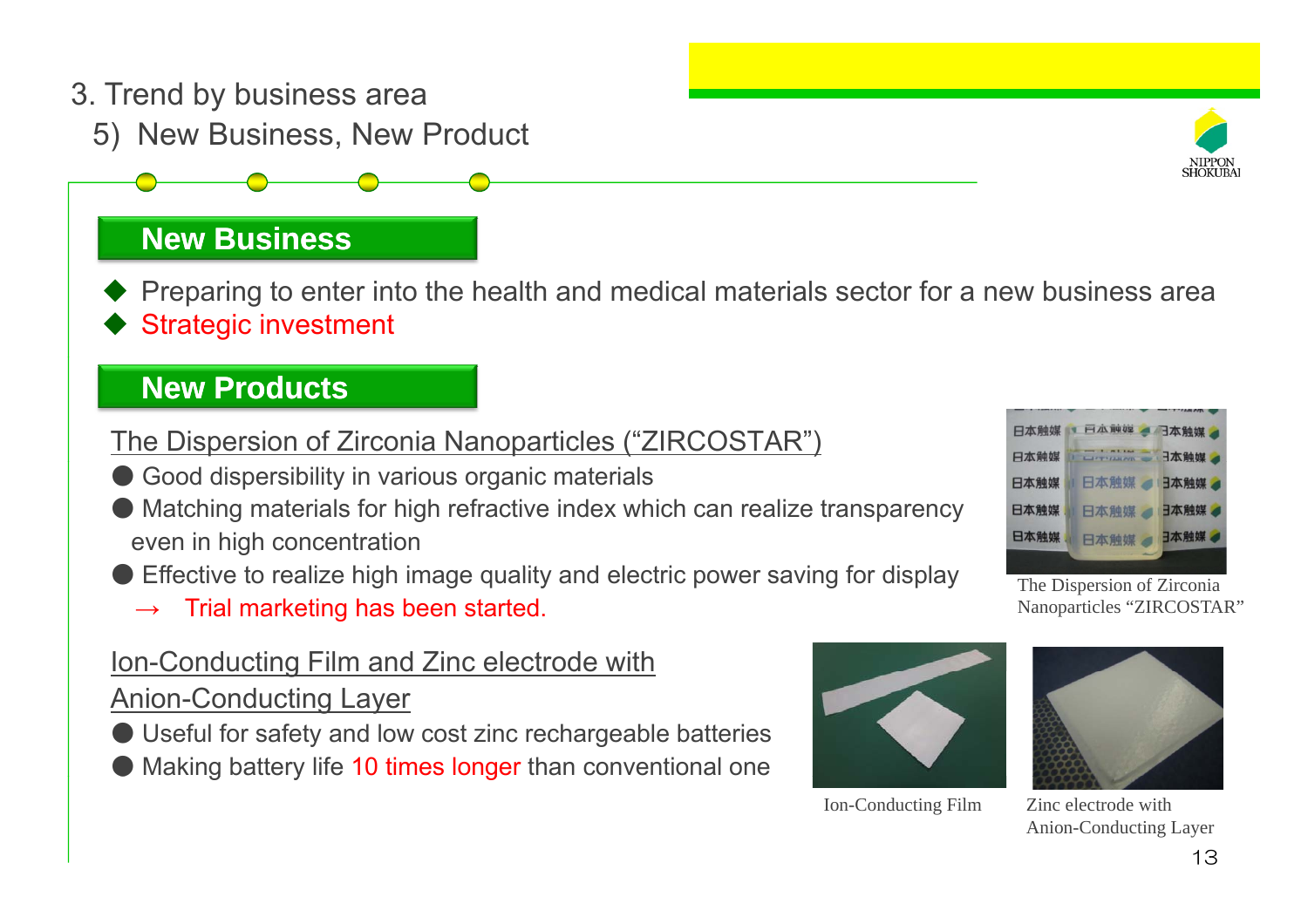4. Financial Forecasts for the Fiscal Year Ending March 31, 2016 (FY2015)



| (Unit: Billion Yen)                      | <b>FY2014</b><br>result                          | <b>FY2015</b><br>forecasts              |
|------------------------------------------|--------------------------------------------------|-----------------------------------------|
| <b>Net sales</b>                         | 374.9                                            | 360.0                                   |
| <b>Operating income</b>                  | 26.1                                             | 31.0                                    |
| <b>Ordinary income</b>                   | 29.9                                             | 32.0                                    |
| <b>Net income</b>                        | 19.1                                             | 22.5                                    |
| <b>ROA</b>                               | 7.3%                                             | 7.5%                                    |
| <b>ROE</b>                               | 7.6%                                             | 8.2%                                    |
| Exchange rate:<br>Domestic naphtha price | 109.88yen / US\$, 138.68yen/EUR<br>63,500yen /kL | 115yen/US\$, 130yen/EUR<br>50,000yen/kL |

We must achieve the plan for FY2015 to accomplish mid-term business plan

#### **For the achievement of the plan**

- ・Safe, reliable production activities
- ・Increasing sales volume
- ・Keeping appropriate margin
- •Launching new products to the market quickly by the entire company
- ・Improving profitability
- ・Procuring raw materials etc. at lower cost, reducing costs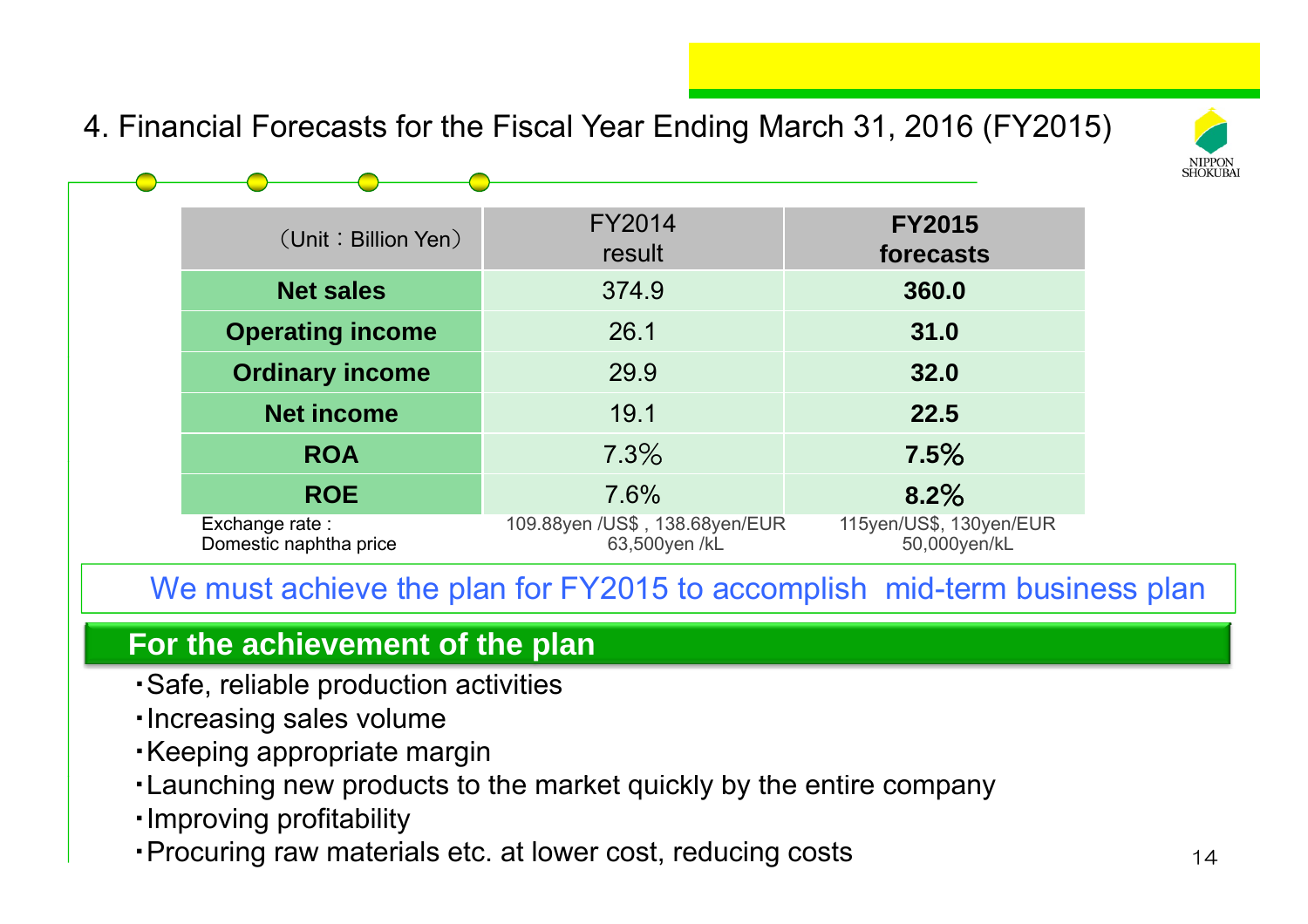

5. The progress of "Reborn Nippon Shokubai 2020"

Assumptions : Domestic naphtha price 65,000 yen/kl, exchange rate : 100 yen/US\$, 130 yen/EUR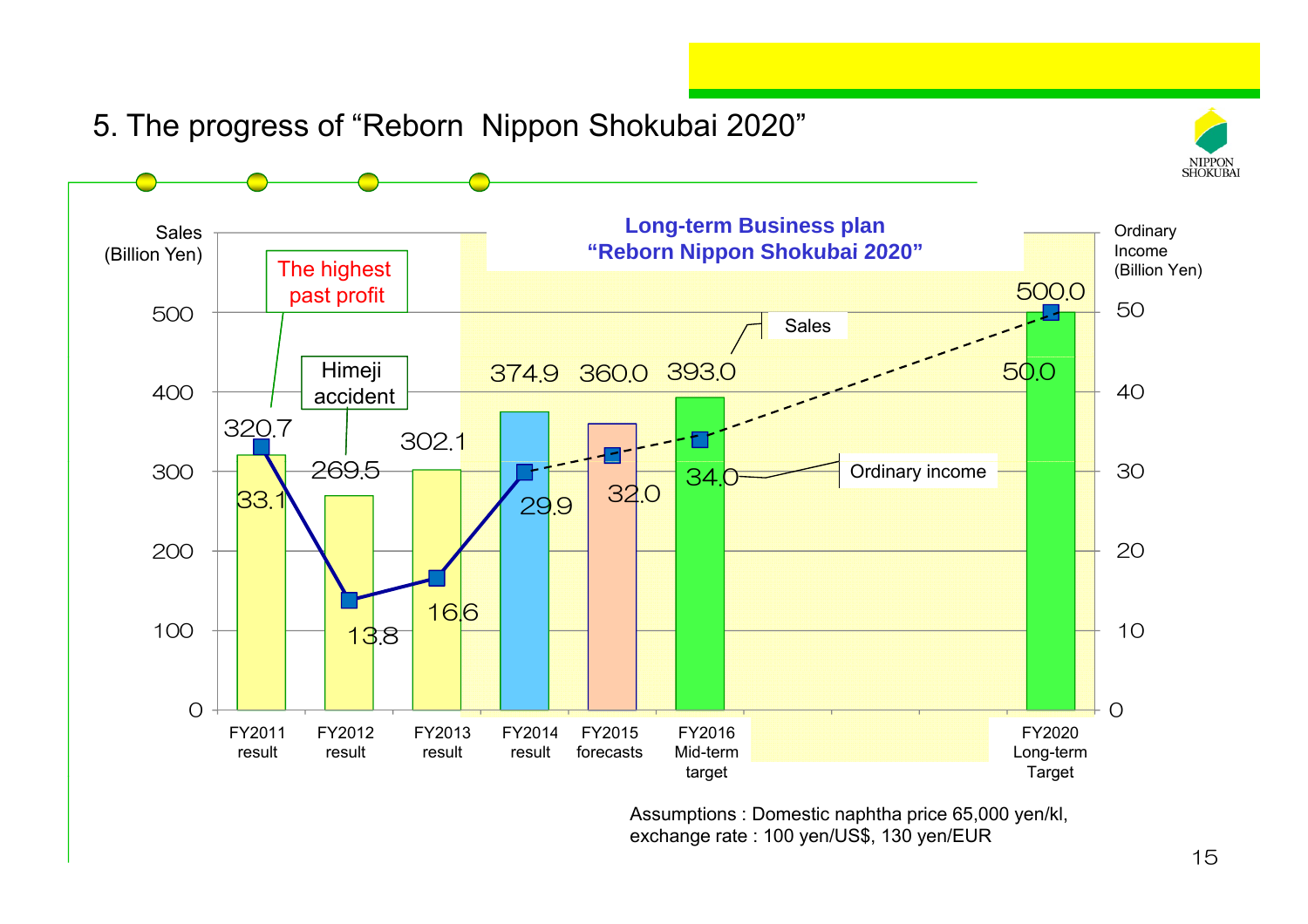5. Return Policy



Taking overall account of business expansion and strengthening of corporate structure, and based on forecasts of the trend in consolidated earnings, we are aiming to improve levels in the medium term



|              | FY 2014 | FY 2015<br>(Forecasts) | Average<br>FY 2012- FY 2014 |
|--------------|---------|------------------------|-----------------------------|
| Payout ratio | 25.5%   | 23.5%                  | 29.9%                       |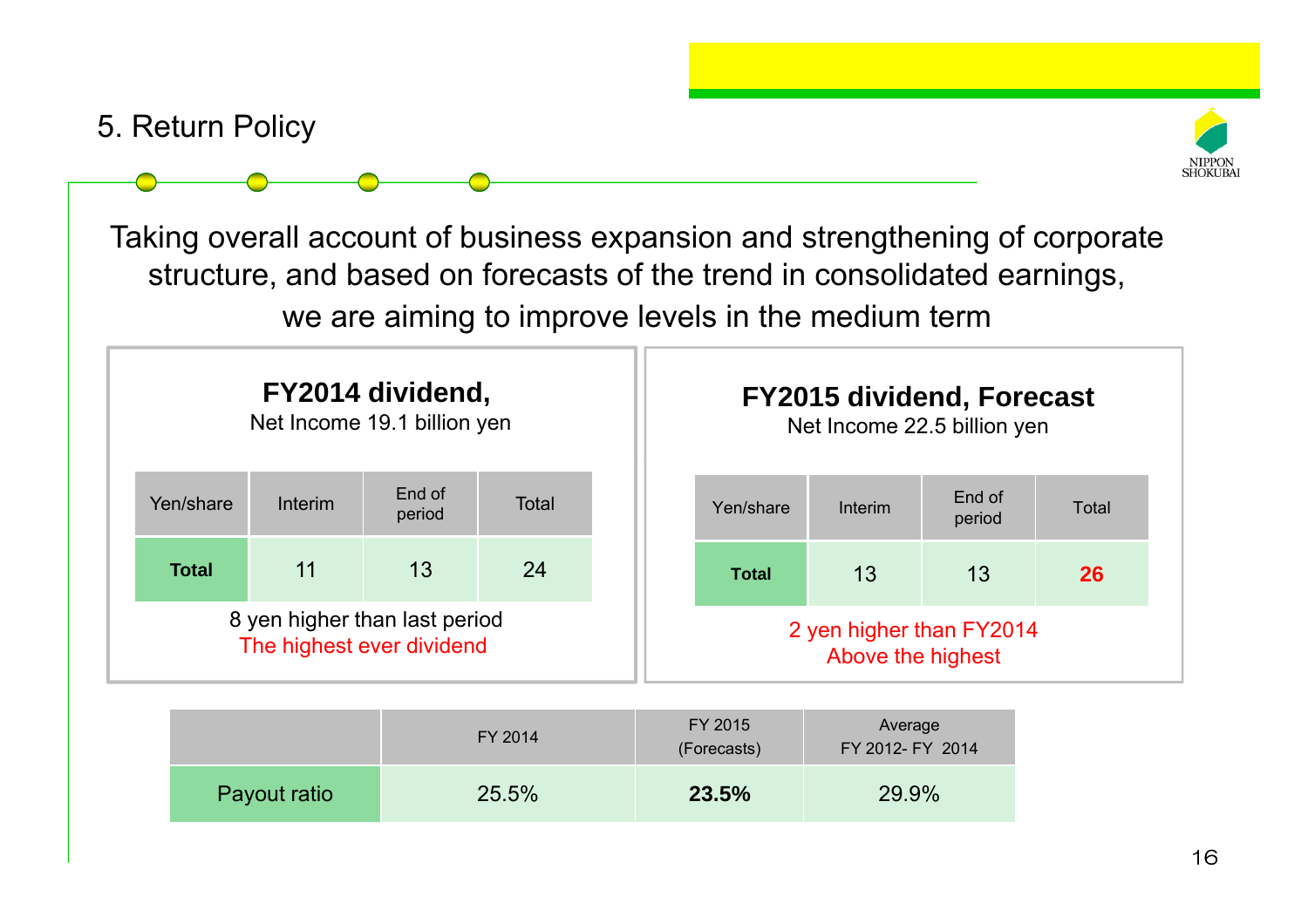7.The Change of the number of shares constituting unit, Reverse stock split



- 1.**Change of the number of shares constituting a unit**
	- 1,000 shares  $\Rightarrow$  100shares

#### 2.**Reverse stock split**

A reverse stock split at a ratio of one share for every five shares Total number of issued shares: 204 million shares <sup>⇒</sup> 40.8 million shares

#### 3.**The total number of authorized shares**

636million shares ⇒ 127.2million shares

※Effective date: October 1, 2015 ※Approval at Ordinary General Meeting of Shareholders are required

The investment unit of the Company's stock will be one-half of its previous level.

For the details, pleas read "Notice concerning the Change of the Number of Shares Constituting a Unit, Reverse Stock Split and Partial Amendments to the Articles of Incorporation" announced on May 11th,2015.